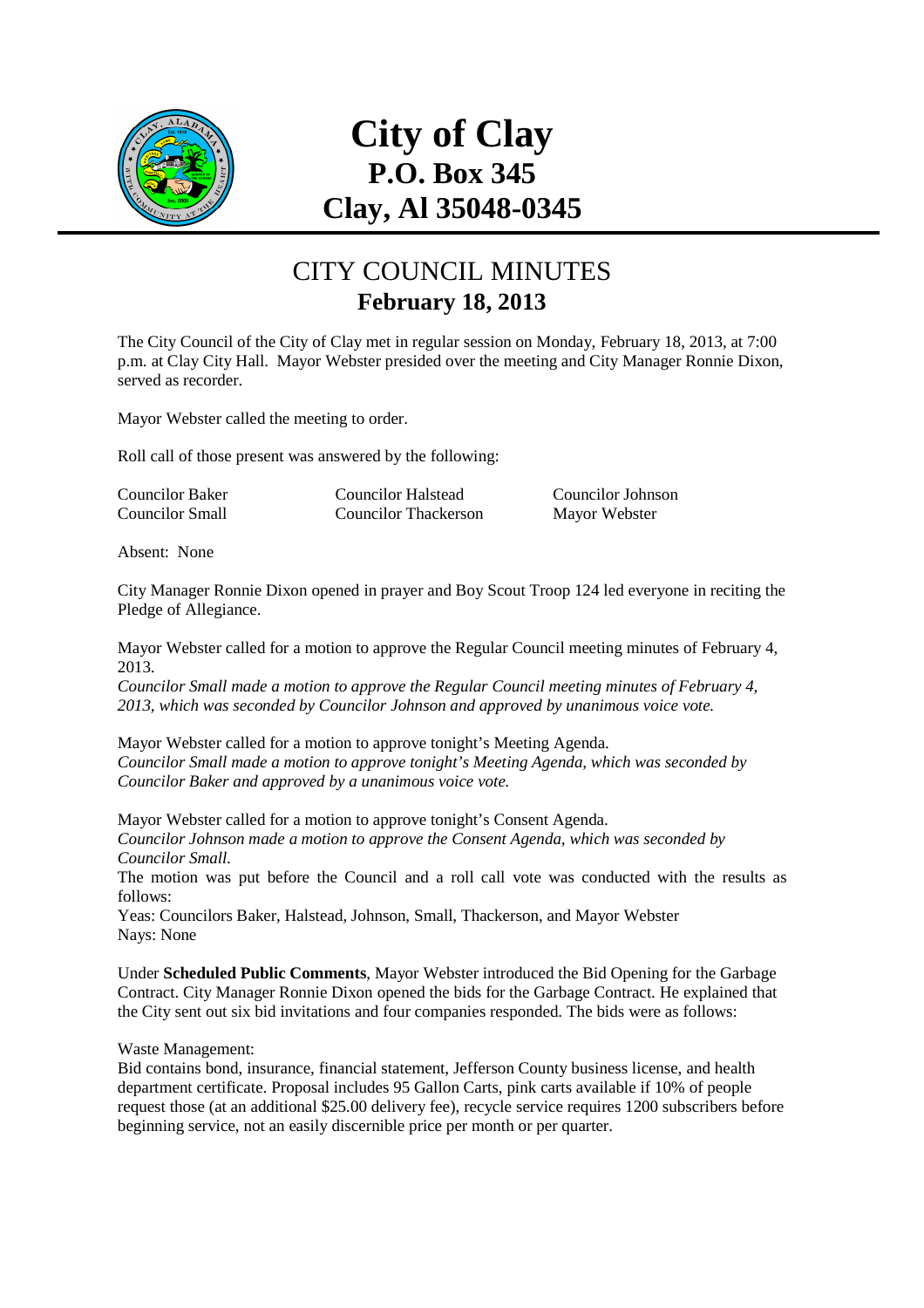

Advanced Disposal Services, Solid Waste South East:

Bid contains bond, insurance, and financial statement. Proposal includes 95 Gallon Carts at \$13.07 per residential unit for garbage and trash, recycling is \$3.00 additional per residential unit. Natural disaster coverage is \$175.00 per truck per hour.

#### WastePro:

Proposal includes \$14.00 per residential unit for weekly garbage pickup. Curbside recycling pick up every other week is \$2.50 per unit. Optional 96 gallon pink garbage carts are a one-time fee of \$58.50. Storms and other natural disasters are \$8.75 per cubic yard. Bid includes bond, financial info, summary, insurance, operating plan, and list of equipment.

#### BFI Waste Systems dba Allied Waste/Republic Waste

Proposal includes 95 gal cart, weekly garbage pickup is \$12.15 per month. If receptacle does not need to be replaced, price is \$11.10 per month. Recycling pickup every other week in a 95 gallon cart is \$2.50 if the City makes recycling mandatory. Optional recycling is \$4.95. Customers will be billed quarterly. Pink carts are available at no additional charge. Bid includes bond, insurance, financial statement, and health department permits.

Mayor Webster called on Councilor Small who asked about the garbage containers if the City awards the bid to a different company than our current garbage company. Mr. Dixon answered that the carts would be replaced. Mayor Webster called on Councilor Thackerson who asked about tree limb removal. Mr. Dixon answered that tree limb removal is included. Councilor Johnson asked about the length of the contract. Mr. Dixon answered that the contract would be for 3 years.

Mr. Dixon stated that service is scheduled to begin April 1, 2013. The City Council should have a decision to announce at the next meeting.

Mayor Webster introduced the Public Hearing for changes to Article 12 of Zoning Ordinance 2006- 07 (Ordinance 2013-02). Mr. Dixon explained that the Planning and Zoning Commission. With input from the Board of Zoning Adjustments made recommendations to eliminate and reword portions of Article 12 of the City's Zoning Ordinance. This section pertains to the actions of the Board of Zoning Adjustments. Councilor Small asked to clarify if voting on this Ordinance should wait until Unanimous Consent portion of the Meeting Agenda. Mayor Webster answered that voting on this Ordinance will take place during Unanimous Consent. Mayor Webster asked if there was anyone present to speak either for or against these changes. There was no response.

Mayor Webster introduced the Public Hearing for the Handicapped Parking Ordinance (Ordinance 2013-03). Mr. Dixon explained that the City does not currently have an ordinance regarding handicapped parking in place. This ordinance defines handicapped parking and outlines penalties and procedures for violations of the handicapped parking.

Mayor Webster then introduced Ms. Carol Foster who identified herself as living at 8061 Lizmore Lane. Ms. Foster asked that her remarks be written verbatim. A copy of her comments is on file in the City Manager's office. Ms. Foster expressed concern of experiencing discrimination in recent months after being denied the opportunity to volunteer on multiple committees.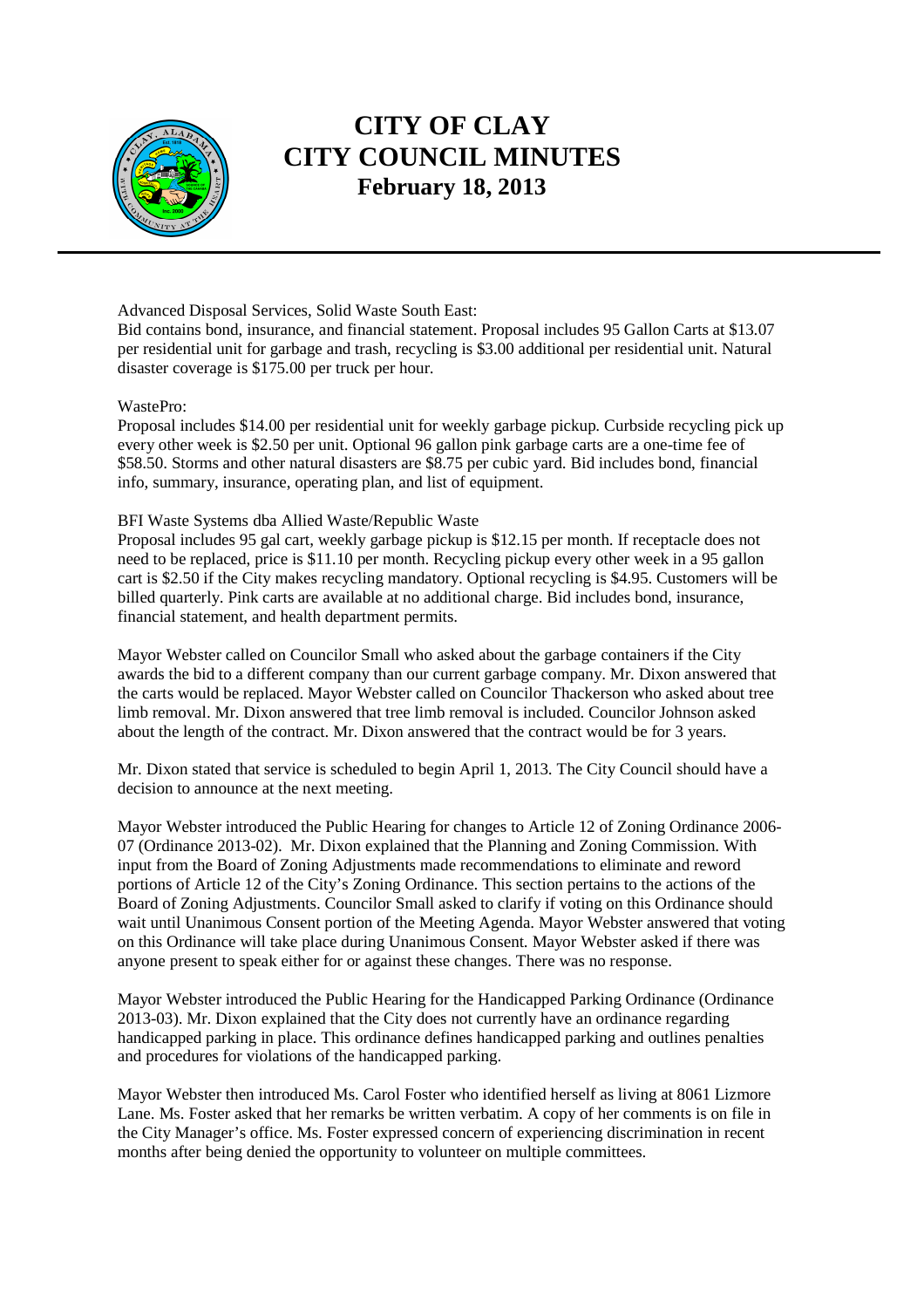

Under **Reports from Standing Committees** Mayor Webster reported for the **Finance Committee.**  He stated that he had sent an email to all members of the finance committee, including Carol Foster, the previous week. The Finance Committee will meet near the end of the month.

Councilor Baker was recognized for a report from the **Public Safety Committee**. Councilor Baker announced that the Public Safety Committee continues to meet every two weeks at City Hall. He invited anyone interested to attend the meeting. The committee has met with 9-1-1 operators to discuss the cost for 9-1-1 service if the city had its own police department, if the city had its own police force. The cost for the city is approximately \$20,000.00 for someone to provide dispatch service. Mr. Dixon summarized an email he received from Chief Randy Christian, saying that effectively immediately no off duty Deputy Sheriffs may work directly for any city. The Sheriff's Department is working to provide a contract to allow us to continue to use deputies for extra patrol. To protect the Sheriff Department's immunity from lawsuits, a contract must be in place before we can continue to hire deputies with our extra \$7,000.00 per month.

Councilor Halstead was recognized for a report from the **Committee on Community Development and Annexations and the Building Inspections Department**. Councilor Halstead announced the inspections report from the previous week: one building permit, two miscellaneous building permits, eight inspections, and two meter releases as well as other miscellaneous code enforcement tasks were performed. The abatement board meeting will take place on March 4 at 6:00 at City Hall. The first Community Development Meeting took place on February 5. This Committee will meet on the first Tuesday of every month at Cosby Lake House.

*Councilor Halstead made a motion to approve the following as members for the Community Development Committee: Carlton Craig, Jackie Davidson, Tom Fox, Jason Hawkins, Don Isbell, Laura Jacobson, James Matthews, Mark Sims, and Tom Thomason. Ms. Brown, owner of Rickey J.'s Bakery is unable to continue to be a member of this committee. The motion was seconded by Councilor Small and approved by unanimous voice vote.* 

The Pit Stop BBQ still plans to open at the end of March.

Under **Committee on Schools, Seniors Advisory Board Liaison and Planning and Zoning Councilor Ex-Officio**, Councilor Johnson announced the following: (1) CCMS Cheerleaders won the Cheer Sport Competition. (2) CCHS men's basketball team is in the Sweet 16 and will play Wednesday at 1:30. Charter buses will take students to the game. The current team has the best record that CCHS basketball has ever had. (3) The reading program at the elementary schools is getting ready to begin. School Committee will meet on February 26. (4) Chamber of Commerce luncheon will be February 19 at the Grayson Valley Country Club. (5) The Seniors and Library are working together on a craft night with pottery. (6) She called on Senior Center Co-Director Beth Petty who reported the success of the Valentine Banquet.

Councilor Small was recognized for a report from the **Public Work Department and Library Board** and announced that the Library Reading Group will discuss *Killing Lincoln* on February 19. He is preparing information for the sign and outdoor reading area for the Library Board and hopes to have some information to present to the Council at their next meeting. He hopes to finish the sidewalk once the weather cooperates. Public Works Supervisor, Josh Isbell, plans to finish compiling the tree debris when it is not raining. Councilor Small, along with the Mayor Webster and Mr. Dixon, met with Joe Knight and Wayne Sullivan from Jefferson County to discuss road work. It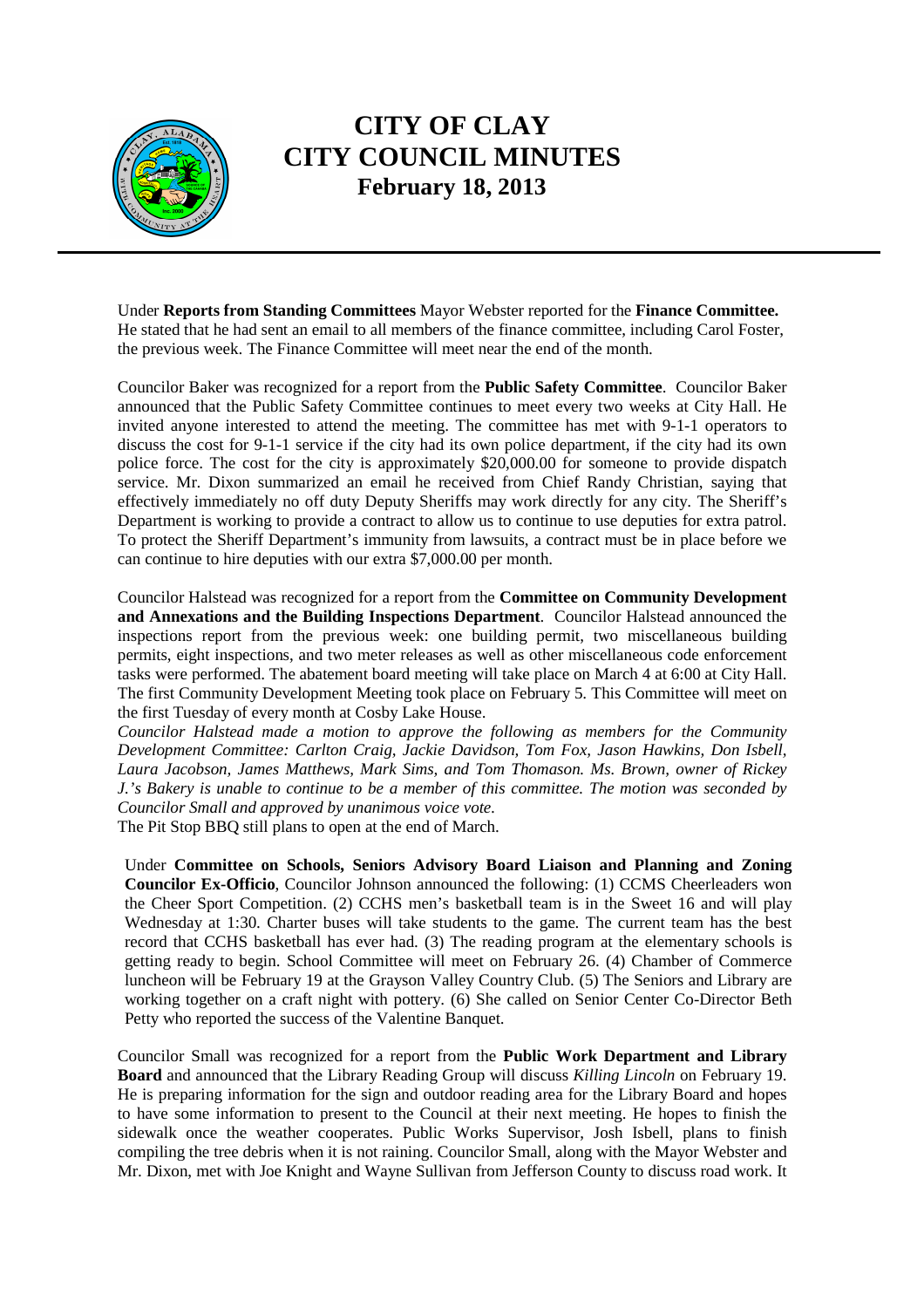

was a very productive meeting and the County provided some contract prices for road work that looks to be a significant savings compared to what the City normally pays for road repair.

**Councilor Thackerson** was recognized for a report on the **Parks and Recreation Board.** He announced baseball and softball teams have begun practices. The Park Board met and discussed the BMX track at their recent meeting. The Park Board is working to compile a price estimate for this. The Park Board would also like to meet with a grant writer to work to find some funding for this track. Julie Mahaffey has resigned from the Park Board, bringing the total members to five.

Councilor Baker stated that the baseball and softball league has more participants than it did last year. Mr. Dixon confirmed that there are 26 teams this year.

Councilor Baker stated that the Public Safety Committee would also like to meet with the grant writer.

Under Reading **of Petitions, Applications, Complaints, Appeals, Communications, etc.** Mayor Webster recognized City Attorney Alan Summers. Mr. Summers explained that since the last meeting, he has met with Mr. Huynh from the Chevron located at 6412 Old Springville Road regarding the City's Public Hearing for the non-renewal of his business license that took place at the last Council meeting. Mr. Summers presented a written contract which outlines the renewal is conditional on the following: the applicant makes a donation of \$7,500.00 to drug prevention in the City, the applicant's daughter who was involved in the last arrest will never be employed at this store again, the applicant agrees that if there are any more on-site felonies that take place at this establishment then the City will automatically revoke the business license. Mr. Summers recommended that the Council accept this contract and renew the business license of the Exxon.

*Councilor Small made a motion to approve the agreement written by the City Attorney, which was seconded by Councilor Halstead and approved by a unanimous voice vote.* 

Mr. Dixon explained to the audience the situation that lead to this agreement.

Under the **City Manager's Report**, City Manager Ronnie Dixon reported that there were errors in the consent agenda that were caught this afternoon and the correct account balances in the  $4 \& 5$ Cent Gasoline Fund = \$112,650.15; 7 Cent Gasoline Fund = \$131,576.65; Capital Improvement Fund = \$69,584.29; General Fund = \$614,448.23; Library Fund = \$1,252.53; Senior Citizens Fund  $= $9,968.64$ ; and Contractors Bond  $= $53,302.96$ .

Mr. Dixon presented a Contract for Roadway Services, previously mentioned by Councilor Small, summarizing the contract. He estimated a savings of approximately 35-40%.

*Councilor Small made a motion to allow Mayor Webster to enter into a contractual agreement with Jefferson County for roadway services, which was seconded by Councilor Halstead.* 

Councilor Johnson asked if the City would continue to put the jobs out for bid. Councilor Small explained that the County cannot bid against private companies, so the City can either sign this contract or put the road work out for bid.

*The motion was put before the Council and a roll call vote was conducted with the results as follows:* 

*Yeas: Councilors Baker, Halstead, Small, Thackerson, and Mayor Webster Nays: Councilor Johnson*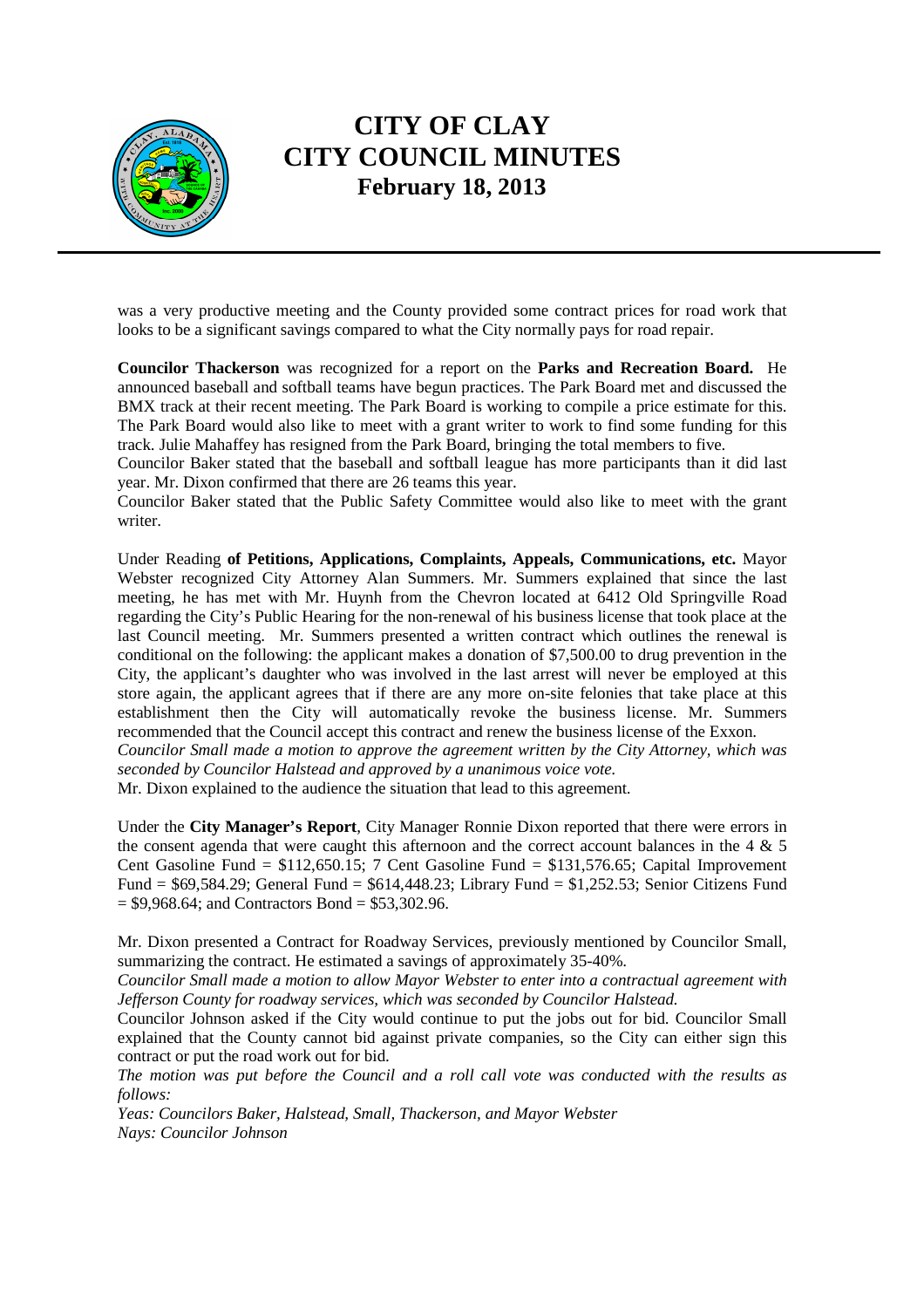

Mr. Dixon then discussed Winchester Hills Subdivision. Habitat for Humanity plans to build 10 houses in 7 days in May. He presented an Interlocal Contract for Jefferson County to provide the inspection services for this project. Mr. Dixon explained that the City does not have the man power to provide the inspections needed in this timeframe.

*Councilor Halstead made a motion to allow the Mayor to enter into an Interlocal Contract with Jefferson County Inspection Services for the inspections of 10 houses being built in the Winchester Hills Subdivision off Sweeney Hollow Road, which was seconded by Councilor Small* 

*The motion was put before the Council and a roll call vote was conducted with the results as follows:* 

*Yeas: Councilors Baker, Halstead, Johnson, Small, Thackerson, and Mayor Webster Nays: None*

Councilor Johnson asked for clarification if this contract was for inspection of the 10 houses in May or for all the lots owned by Habitat for Humanity in this subdivision. Mr. Dixon answered that the contract is for all 50 lots owned by Habitat for Humanity.

*Councilor Halstead amended his previous motion to include all 50 lots owned by Habitat for Humanity, which was seconded by Councilor Small and approved by a unanimous voice vote.* 

Mr. Dixon discussed the turf program. He asked the Council to entertain the idea of adding the High School football and practice field to the City's current turf contract. The cost for this addition would equal \$10,818.00 and would be paid out of the City's ground maintenance budget passed by the Council in January.

*Councilor Johnson made a motion to add the High School football and practice field to the City's current turf contract, which was seconded by Councilor Baker and approved by a unanimous voice vote.* 

Mr. Dixon presented updated rental agreements for the Community Center and Cosby Lake House. Councilor Johnson asked about the plans for parking. Mayor Webster stated that he would like to extend the parking in the future. Councilors Johnson and Small asked about the maximum occupancy for the Cosby Lake Rental. Mr. Dixon stated that because this is an outdoor space, there is no maximum occupancy. The building will be used for restrooms. Councilor Halstead asked about the meetings. Mayor Webster explained that all rentals will be made around the City's use of this building.

*Councilor Small made a motion to approve the rental agreements, which was seconded by Councilor Halstead and approved by a unanimous voice vote.* 

Under **Resolutions, Ordinances, Orders and Other Business** Mayor Webster called for a motion to enter into unanimous consent.

*Councilor Small made a motion to suspend the regular rules of order and enter into unanimous consent which was seconded by Councilor Baker.* 

The motion was put before the Council and a roll call vote was conducted with the results as follows:

Yeas: Councilors Baker, Halstead, Johnson, Small, Thackerson, and Mayor Webster Nays: None